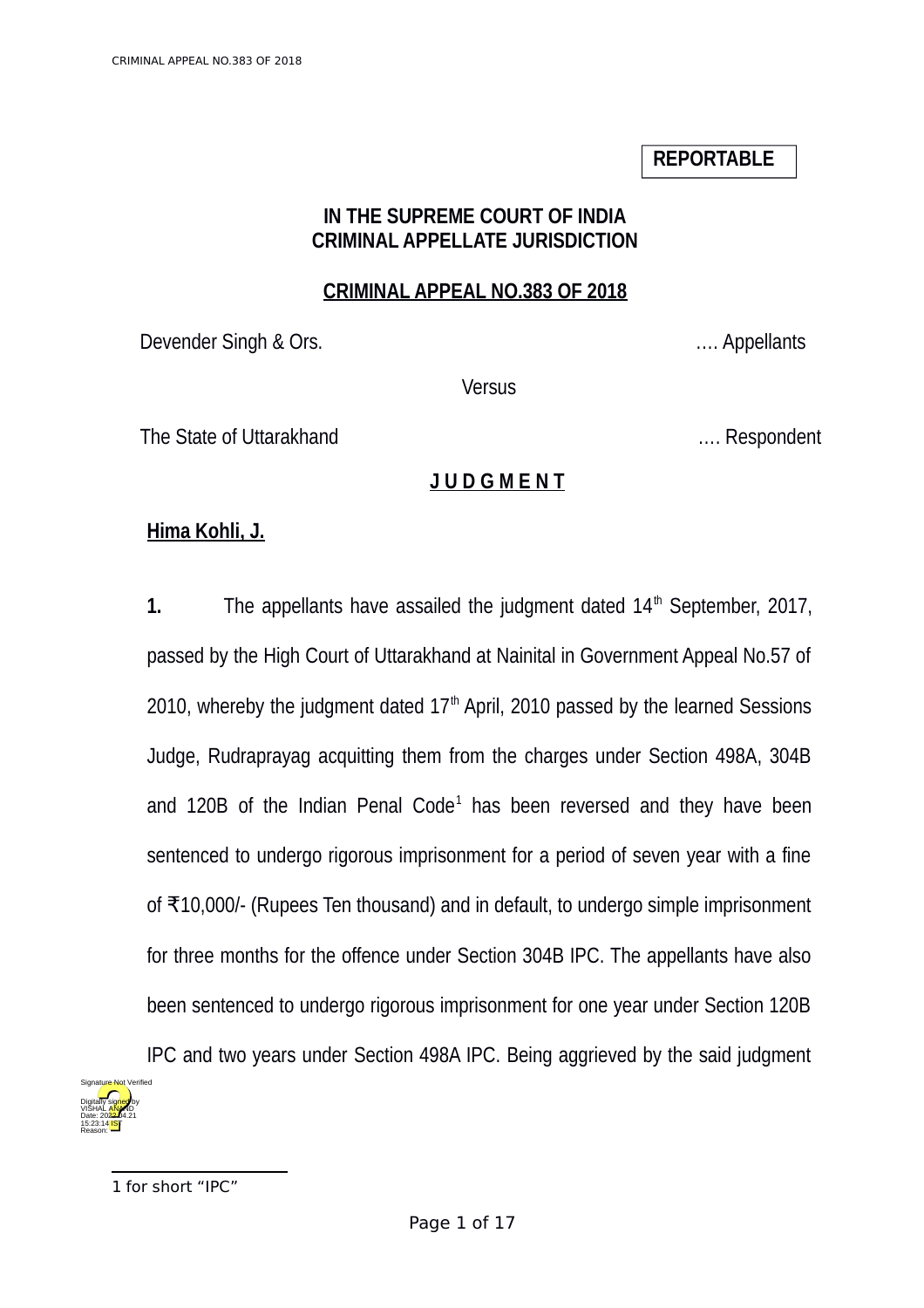and order of conviction, the appellants are before this Court, in this appeal by way of special leave.

**2.** The brief facts leading to the case are that the appellant No.1, Devender Singh, son of appellant No. 3, Smt. Kunja Devi and Bhawan Singh was married to the deceased, Sushila, the wedding having been solemnized on  $20<sup>th</sup>$  October, 2007. Sushila is stated to have gone missing from her matrimonial home since  $24<sup>th</sup>$  April, 2008. This came to the knowledge of the mother of the deceased when the appellant No.2 herein, Jagdish Singh, brother of the appellant No. 1 called her on  $25<sup>th</sup>$  April, 2008, at 7.00 p.m. to inform her and enquire as to whether Sushila had gone to the parental home. The mother of the deceased in turn informed her son, the complainant, who resided at Haridwar. On returning to his house, the complainant went to the matrimonial home of the deceased on 28<sup>th</sup> April, 2008. It has been alleged by the complainant that keeping in view the fact that there were repeated demands for dowry made by the appellants and the manner in which they had behaved with him when he had gone to visit them, made him suspect that his sister had been killed by the appellants but they were feigning ignorance and acting as if his sister had gone missing.

**3.** Based on the complaint, investigation was carried out by the local police and the body of Sushila was subsequently found in Ganga river. Having regard to the fact that an unnatural death had taken place within about six months of the marriage and since there was an allegation of cruelty relating to demand of dowry, a case was registered against the appellants under Sections 498A, 304B and 120B of IPC. The appellants having denied the allegations levelled against them, trial was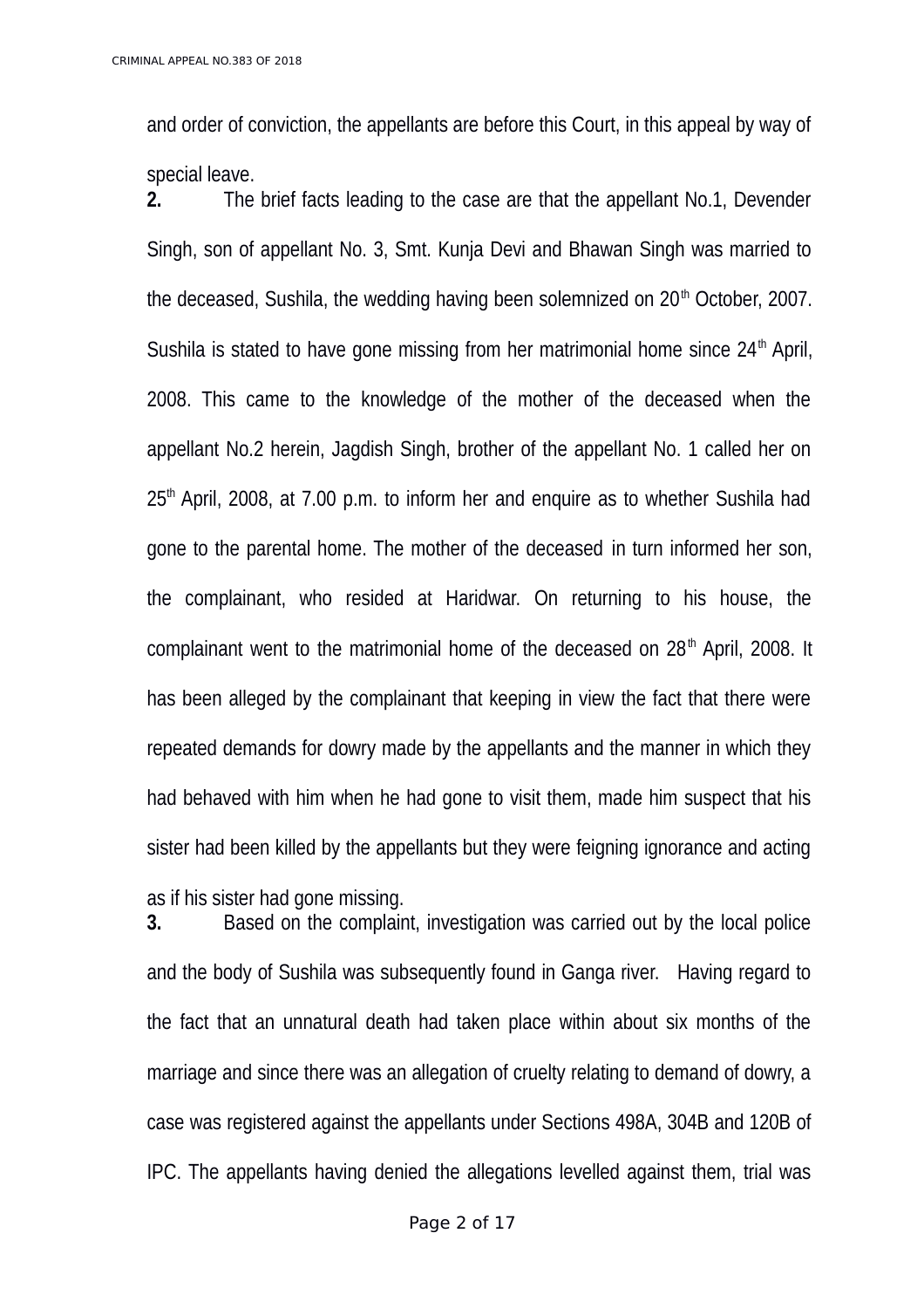conducted in Sessions Trial No.18/2008 before the District and Sessions Judge, Rudraprayag. In support of their case, the prosecution examined 14 witnesses arrayed as PW-1 to PW-14. Besides denying their role while recording their statements under Section 313 of the Criminal Procedure Code, the appellants/accused also examined DW-1 to DW-3 as their witnesses. On considering the evidence, the trial Court recorded findings in favour of the appellants and acquitted all of them vide judgment dated  $17<sup>th</sup>$  April, 2010.

4. Being aggrieved by the judgment dated 17<sup>th</sup> April, 2010, State of Uttarakhand preferred an appeal before the High Court of Uttarakhand at Nainital vide Government Appeal No.57 of 2010. On reappreciating the entire evidence exhaustively and on applying the legal principles, the High Court has allowed the said appeal. Consequently, the judgment and order dated  $17<sup>th</sup>$  April, 2010 passed by the Sessions Judge in Sessions Trial No.18 of 2018 was set aside. The appellants have been convicted under Sections 498A, 304B and 120B of IPC and sentenced to undergo rigorous imprisonment for a period of seven years and pay a fine of ₹10,000/- (Rupees Ten thousand) and in default, to undergo three months simple imprisonment under Section 304B IPC. The appellants have also been sentenced to undergo rigorous imprisonment of one year under Section 120B IPC and two years under Section 498A IPC. The sentence was handed down by a separate order dated  $05<sup>th</sup>$  October, 2017. Claiming to be aggrieved by the judgment of conviction and sentence handed down by the High Court, the appellants are before this Court. **5.** Mr. Robin R. David, learned counsel for the appellants while assailing the

judgment passed by the High Court has taken us through the records. It is his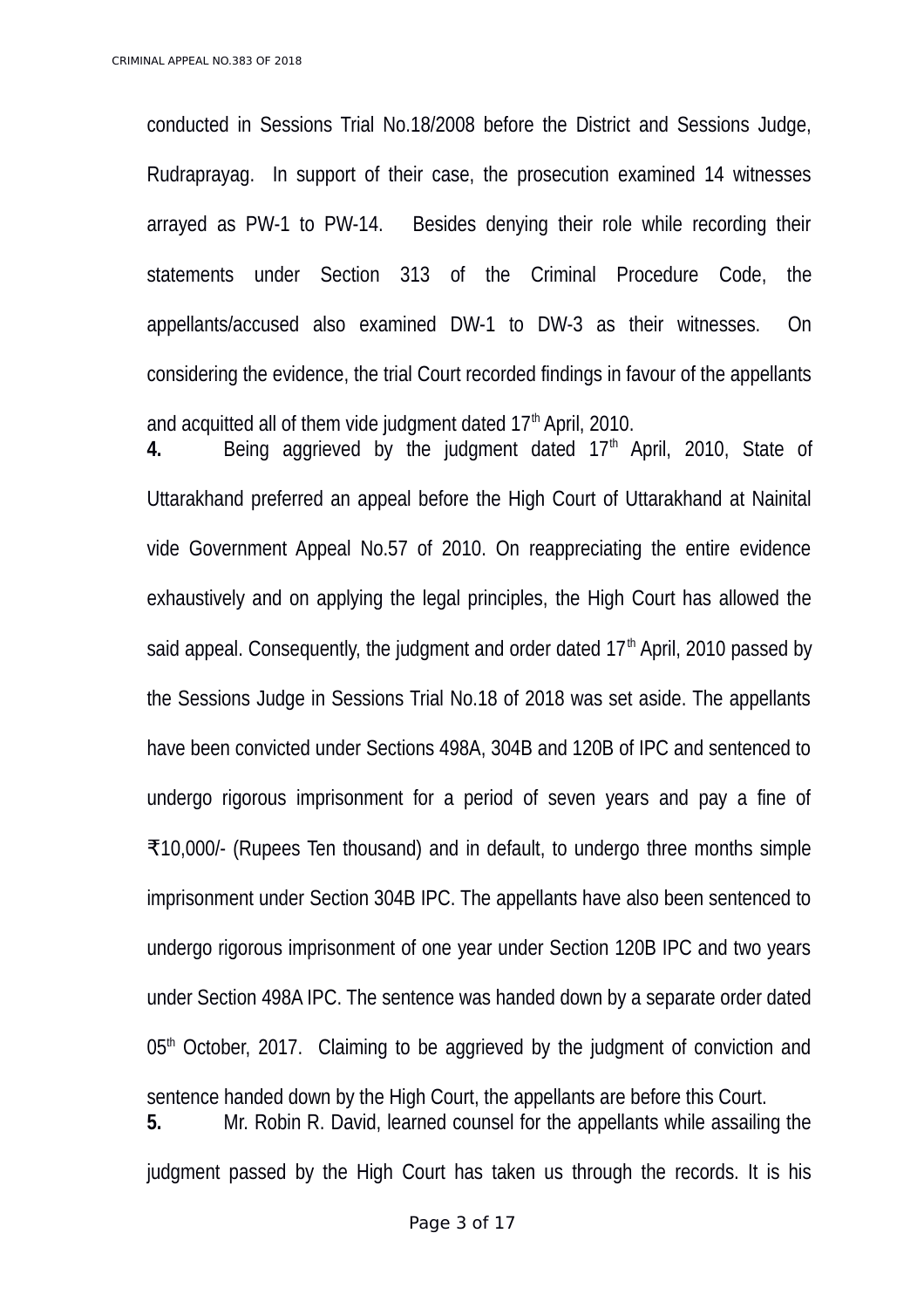contention that the High Court has committed an error by misdirecting itself to note the conduct of the appellants in committing a delay in registering the missing complaint relating to the deceased. He contended that a contradictory view has been taken by the High Court while arriving at the conclusion that the complaint was filed after more than 48 hours of the incident despite noticing the fact that the appellant No.1 had telephonically informed the Patwari of the village on  $26<sup>th</sup>$  April, 2008 and the appellant No.2 had informed the mother of the deceased of the latter going missing from the matrimonial home since  $24<sup>th</sup>$  April, 2008 itself. He submitted that such an assumption on the part of the High Court has led to a wrong conclusion. Further, it has been argued that the High Court has fallen into an error by holding that there is material on record to indicate that the appellants had been harassing the deceased for bringing insufficient dowry. He pointed out that the mother of the deceased (PW-1) had admitted to the fact that the deceased was staying at the parental home only to continue her studies. Therefore, the claim of dowry demand being made, as stated, is unacceptable. He further pointed out that DW-3 in whose presence the marriage talks had been held, had deposed in her evidence that there was no demand for dowry and that the marriage expenses had also been shared between the parties.

**6.** Learned counsel for the appellants further submitted that the fact of the appellant No.1 having opened a bank account in the name of the deceased wherein he was depositing a sum of ₹100/- (Rupees One hundred) on alternate days would go to show that there was no reason for the appellants to have made any monetary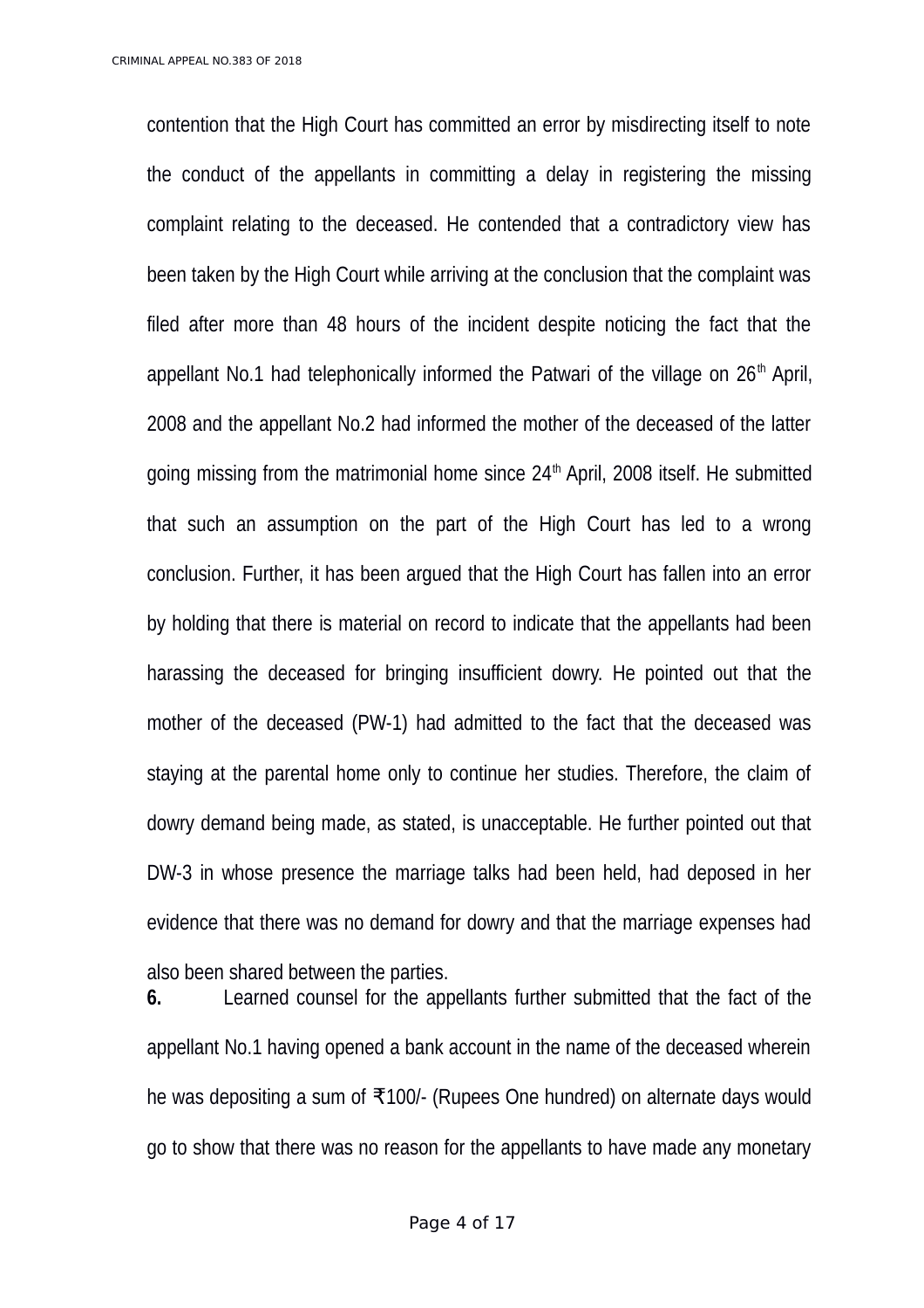demands on her. He also contended that the High Court has erred in arriving at the findings relating to the cause of death of Sushila. He alluded to the deposition of PW-10, the doctor who had indicated that the cause of death was due to shock and blood flow received from the injuries sustained and opined that such injuries could occur if a person falls down from a standing rock. Judicial notice taken by the High Court that villagers would go in groups to the forest to bring fodder and fuelwood, is stated to be unwarranted in the facts and circumstances of the present case, without there being any cogent evidence in this regard. It was argued that the trial Court had in fact taken note of the evidence in its correct perspective and arrived at a valid conclusion, which ought not to have been disturbed by the High Court more so, when there was no strong basis for doing so. It was thus submitted that the appeal be allowed and the impugned judgment be set aside.

**7.** Mr. Jatinder Kumar Bhatia, learned counsel for the State would seek to sustain the judgment passed by the High Court. It was his contention that the trial Court had in fact proceeded to analyse the evidence as if it was considering a matter where the charge framed was for committing murder under Section 302 IPC, whereas, in the instant case, the charges framed against the appellants was under Sections 304B and 498A read with Section 120B IPC, in respect of "dowry death". The said provision itself raises certain presumptions against the accused. In a matter where the death of the wife of the appellant No.1 had occurred within a few months of her marriage when she was residing at the matrimonial home and such a death is an unnatural one, it was for the appellants to have explained the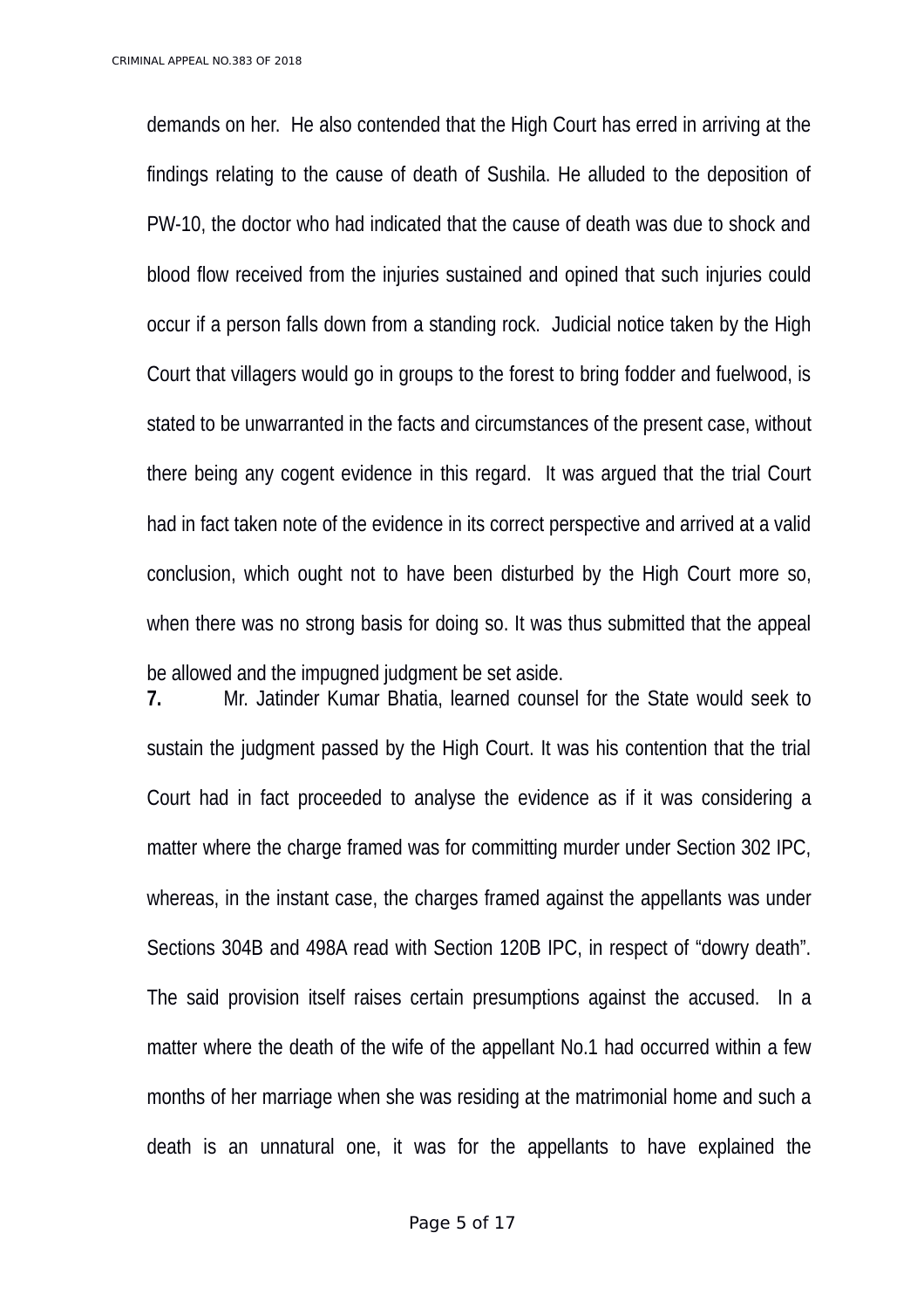circumstance under which the death had occurred when *prima-facie,* the prosecution had succeeded in proving the basic ingredients of the section. In that light, it was sought to be urged that the trial Court had in fact completely misdirected itself. It was further submitted that the High Court while deciding an appeal was required to re-appreciate the evidence which has been meticulously done by referring to the evidence tendered by each of the witnesses. Learned State counsel contended that on analyzing the evidence brought on record in the context of the legal position, as enunciated in various decisions of this Court which were taken note of, the High Court has arrived at a just conclusion and has found the judgment of the trial Court to be erroneous, resultantly setting aside the same. **8.** In the light of the rival contentions and the charges levelled against the

appellants and to place the matter in its correct perspective, it is considered necessary to take note of the provision as contained in Section 304B of IPC which

reads as follows :-

"**304B. Dowry death.**—(1) Where the death of a woman is caused by any burns or bodily injury or occurs otherwise than under normal circumstances within seven years of her marriage and it is shown that soon before her death she was subjected to cruelty or harassment by her husband or any relative of her husband for, or in connection with, any demand for dowry, such death shall be called "dowry death", and such husband or relative shall be deemed to have caused her death.

*Explanation.*—For the purposes of this sub-section, "dowry" shall have the same meaning as in section 2 of the Dowry Prohibition Act, 1961 [28 of 1961]. (2) Whoever commits dowry death shall be punished with imprisonment for a term which shall not be less than seven years but which may extend to imprisonment for life."

**9.** A perusal of the above provision would indicate that the main ingredients

of the offence required to be established are :-

(i) that soon before the death, the deceased was subjected to cruelty and

harassment in connection with the demand of dowry;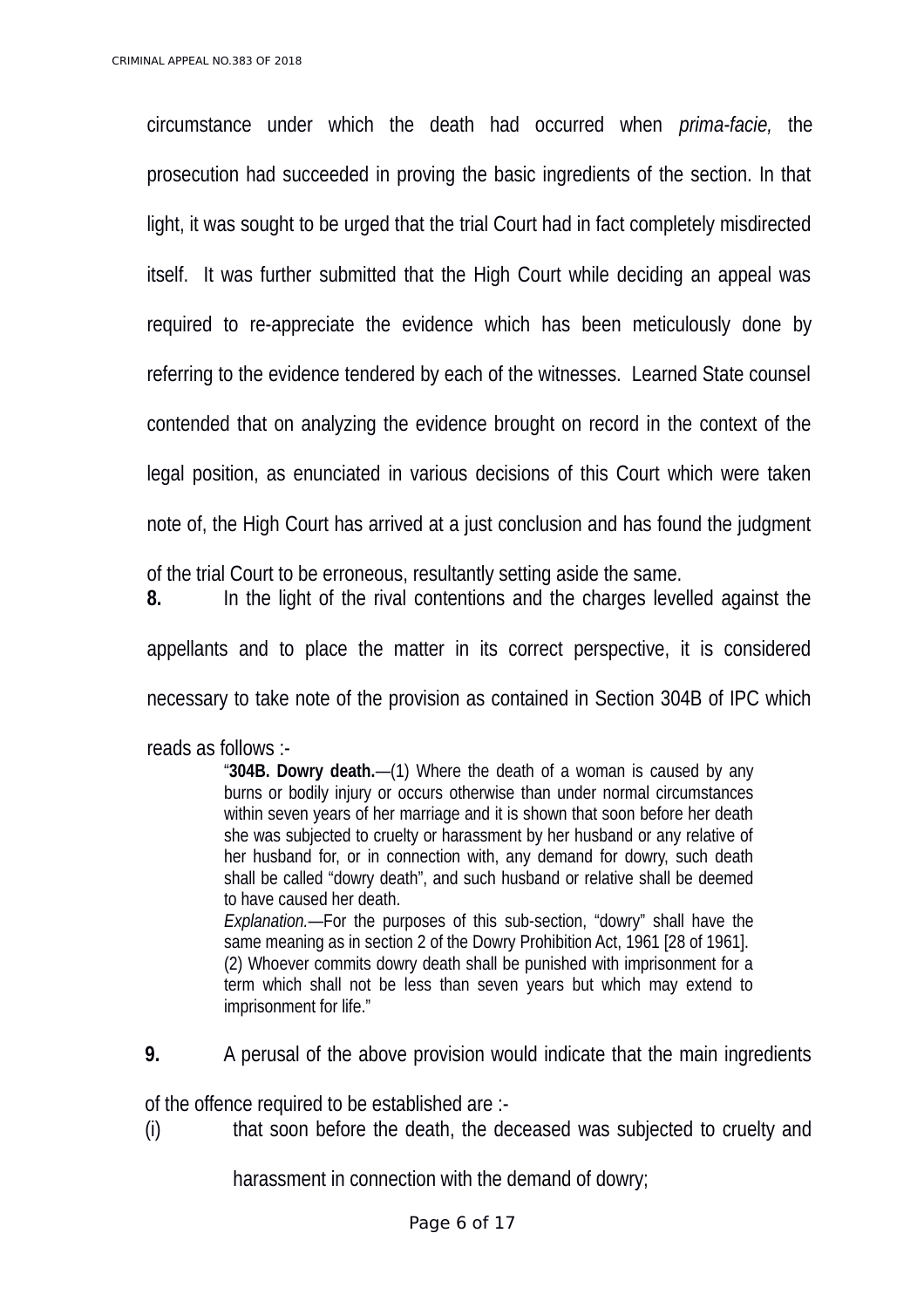(ii) the death of the deceased was caused by any burn or bodily injury or

some other circumstance which was not normal;

- (iii) such a death has occurred within 7 years from the date of her marriage;
- (iv) that the victim was subjected to cruelty or harassment by her husband or

any relative of her husband;

(v) such a cruelty or harassment should be for, or in connection with the

demand of dowry; and

(vi) it should be established that such cruelty and harassment were made

soon before her death.

**10.** The presumption drawn relating to dowry death has been contemplated in

Section 113B of the Indian Evidence Act, 1872, which states as follows :

"**113B. Presumption as to dowry death** - When the question is whether a person has committed the dowry death of a woman and it is shown that soon before her death such woman has been subjected by such person to cruelty or harassment for, or in connection with, any demand for dowry, the Court shall presume that such person had caused the dowry death. *Explanation* - For the purposes of this section, "dowry death" shall have the same meaning as in section 304B of the Indian Penal Code (45 of 1860)."

**11.** Section 304B IPC read along with Section 113B of the Indian Evidence Act, 1872 makes it clear that once the prosecution has succeeded in demonstrating that a woman has been subjected to cruelty or harassment for or in connection with any demand for dowry soon after her death, a presumption shall be drawn against the said persons that they have caused dowry death as contemplated under Section 304B IPC. The said presumption comes with a rider inasmuch as this presumption can be rebutted by the accused on demonstrating during the trial that all the ingredients of Section 304B IPC have not been satisfied. [Ref.: *Bansi Lal vs. State*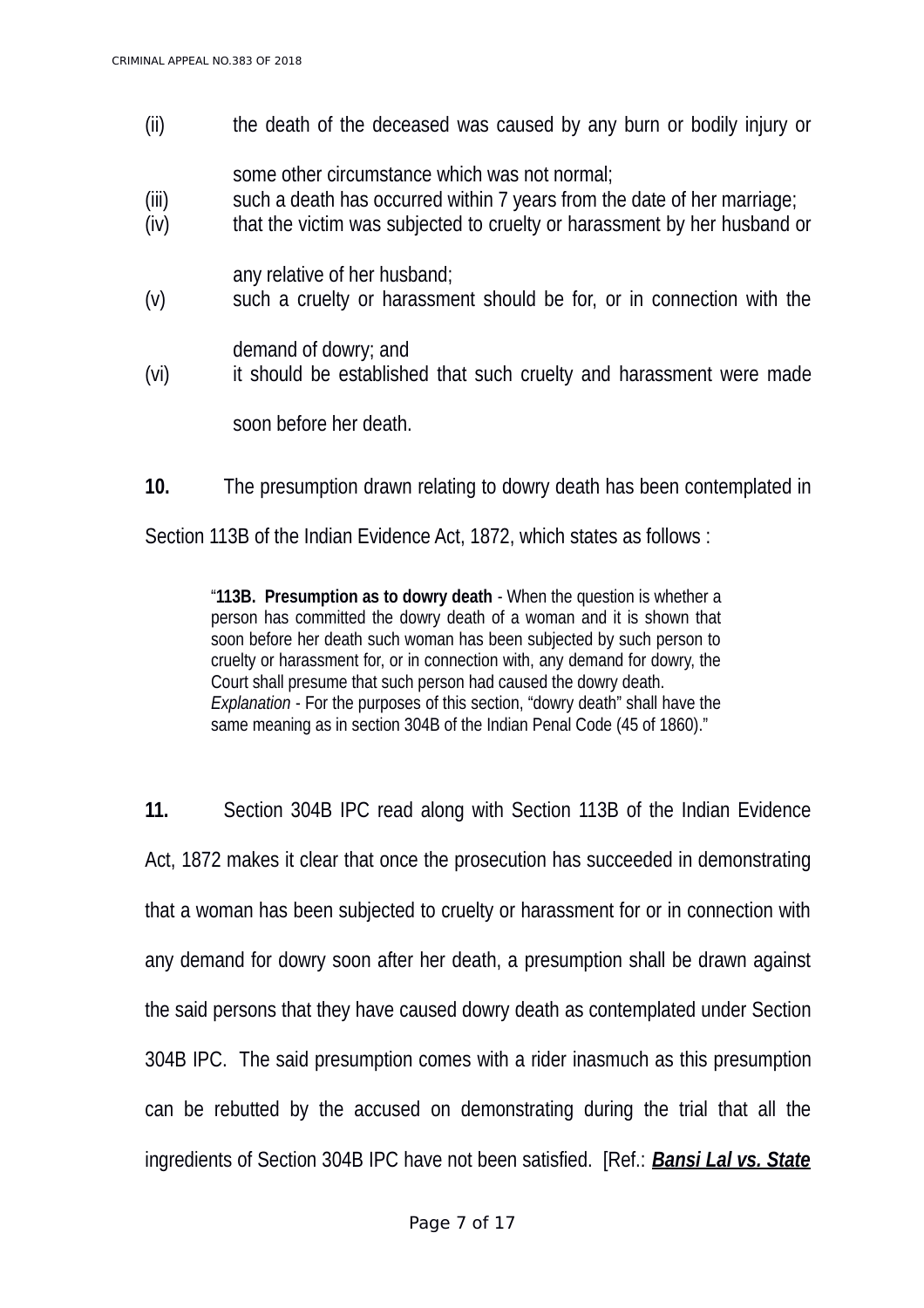# <u>of Haryana<sup>2</sup>, Maya Devi and Anr. vs. State of Haryana<sup>3</sup>, G.V. Siddaramesh v.</u>  *State of Karnataka[4](#page-7-2)* and *Ashok Kumar vs. State of Haryana<sup>5</sup> ].*

**12.** Having taken note of the relevant provision and the ingredients thereof, the facts of the instant case would disclose that the deceased and the appellant No.1 had got married on  $20<sup>th</sup>$  October, 2007. Sushila, wife of the appellant No.1 had gone missing from the matrimonial home from  $24<sup>th</sup>$  April, 2008 and her dead body was fished out on the  $10<sup>th</sup>$  day from river Alakhnanda near Naragasu. From the basic facts noted above, the basic ingredients of Section 304B IPC such as the death not being normal and such a death having occurred within 7 years from the date of her marriage would stand fully established. The question, therefore, is as to whether the evidence tendered by the prosecution would be sufficient to establish the remaining ingredients of Section 304B IPC with regard to the demand for dowry and perpetration of cruelty and harassment in connection with such a demand. Further, whether such cruelty and harassment were suffered by the deceased soon before her death so as to constitute a dowry death. As to the phrase *'soon before her death',* it is well-settled that the same ought to be interpreted to mean proximate and to be linked with but not to be understood to mean immediately prior to the death.

<span id="page-7-0"></span><sup>2</sup> (2011) 11 SCC 359

<span id="page-7-1"></span><sup>3</sup> (2015) 17 SCC 405

<span id="page-7-2"></span><sup>4</sup> (2010) 3 SCC 152

<span id="page-7-3"></span><sup>5</sup>(2010) 12 SCC 350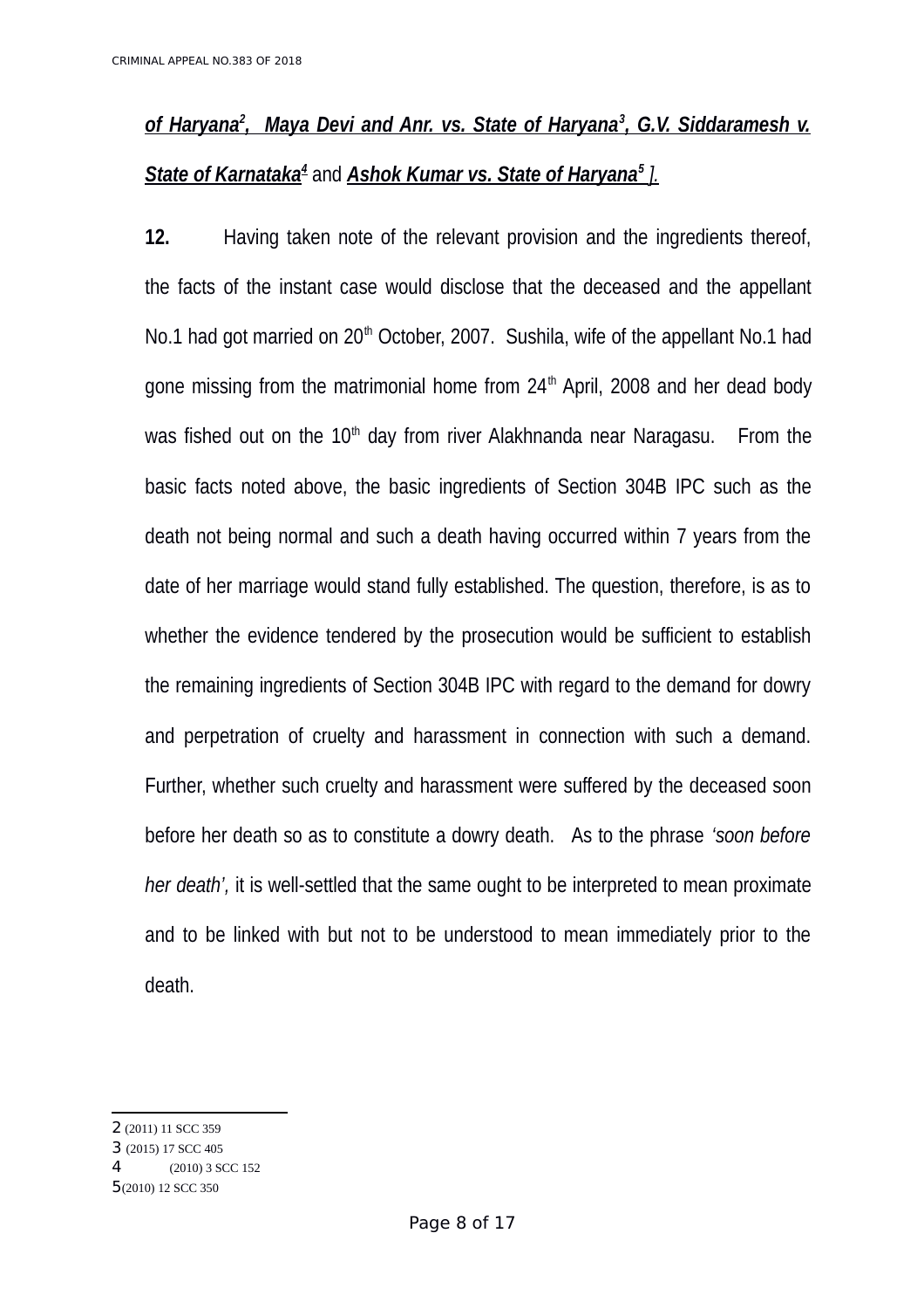**13.** While taking note of the evidence and the other aspects of the matter, what is also to be borne in mind in the instant case is that the death which did not take place in normal circumstances, had occurred within just about 6 months from the date of the marriage. In that context, a perusal of the evidence of Smt. Thapa Devi (PW-1), mother of the deceased gains significance. She had categorically stated that when the deceased had for the first time come to the parental home from her in-laws, she had said that her in-laws and husband were demanding dowry and had been harassing her. The nature of the demand was also specified to say that they were seeking payment of a sum of ₹2,00,000/- (Rupees Two lakhs) as dowry and in the alternative, to get a house constructed in Haridwar. PW-1 further stated that on  $10<sup>th</sup>$  April, 2008, when she had gone to her daughter's house, the appellants had at that stage quarrelled with her and placed a demand before her for ₹2,00,000/- (Rupees Two lakhs) or to have a house constructed for them in Haridwar. She however came back on  $11<sup>th</sup>$  April, 2008, leaving her daughter behind. Within 2-4 days thereafter, the deceased is stated to have called PW-1 indicating that she was disturbed as the appellants were harassing her badly and also beating her. PW-1 stated that she had conveyed this to her brother-in-law, Mr. Rajendra Singh and shared with him about such a demand and harassment faced by the deceased. Her brother-in-law had assured her that he would come over after 2-3 days and attempt to sort out the matter.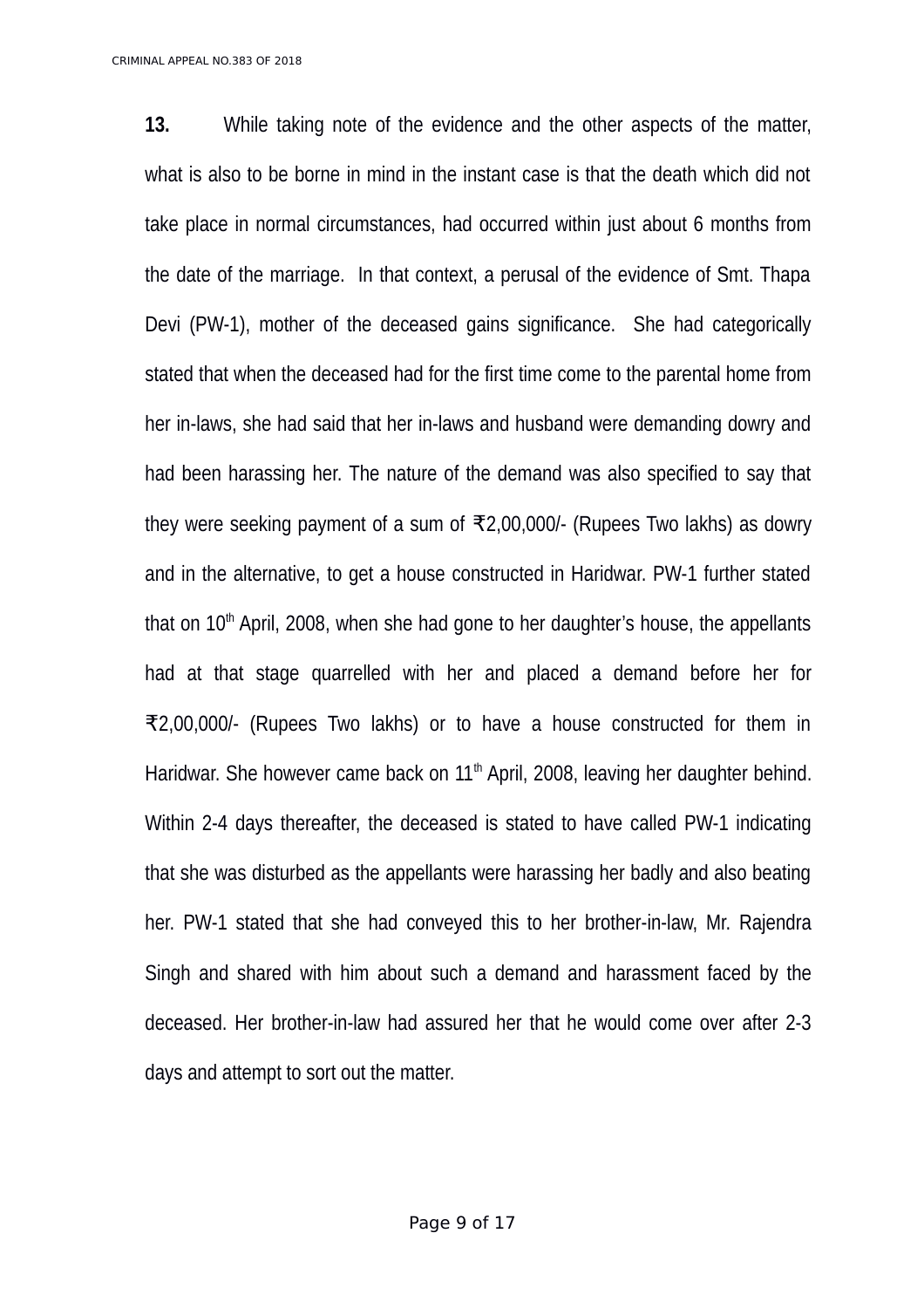**14.** When this was the position, on 25<sup>th</sup> April, 2008, PW-1 received a phone call, from appellant No.2, brother of her son-in-law (appellant No.1) who had enquired as to whether the deceased had come to the parental home as she was missing from the matrimonial home. PW-1 thereafter informed her sons, who came from Haridwar and thereafter went to the in-laws' place. It is undisputed that the body was traced after 10 days. The evidence tendered by PW-1 was not discredited in the cross-examination. It was suggested to PW-1 that the deceased was staying for most of the time at the parental home within about 10-11 days after the marriage so as to complete her education and the said suggestion was made to indicate that there was no scope for demanding dowry. However, this was clarified by PW-1 who stated that though it was so, the deceased had gone back to the matrimonial home on the very next day when her inter-examination was over. The further suggestion made that the appellants No.2 and 3 were residing in a separate house away from that of the appellant No.1 was also denied.

**15.** In addition to the aforesaid evidence, the High Court has noted the evidence of Balbir Singh (PW-2), brother of the deceased, who corroborated the version of the mother of the deceased (PW-1). In fact, PW-2 has also stated with regard to the deceased having telephoned on the morning of 24<sup>th</sup> April, 2008 and informed them that she was pregnant and had pain in her abdomen and when she told her husband to bring medicine and a blouse piece, she was beaten by saying that she should get it from her parents. The evidence of Smt. Mira Bhandari (PW-3),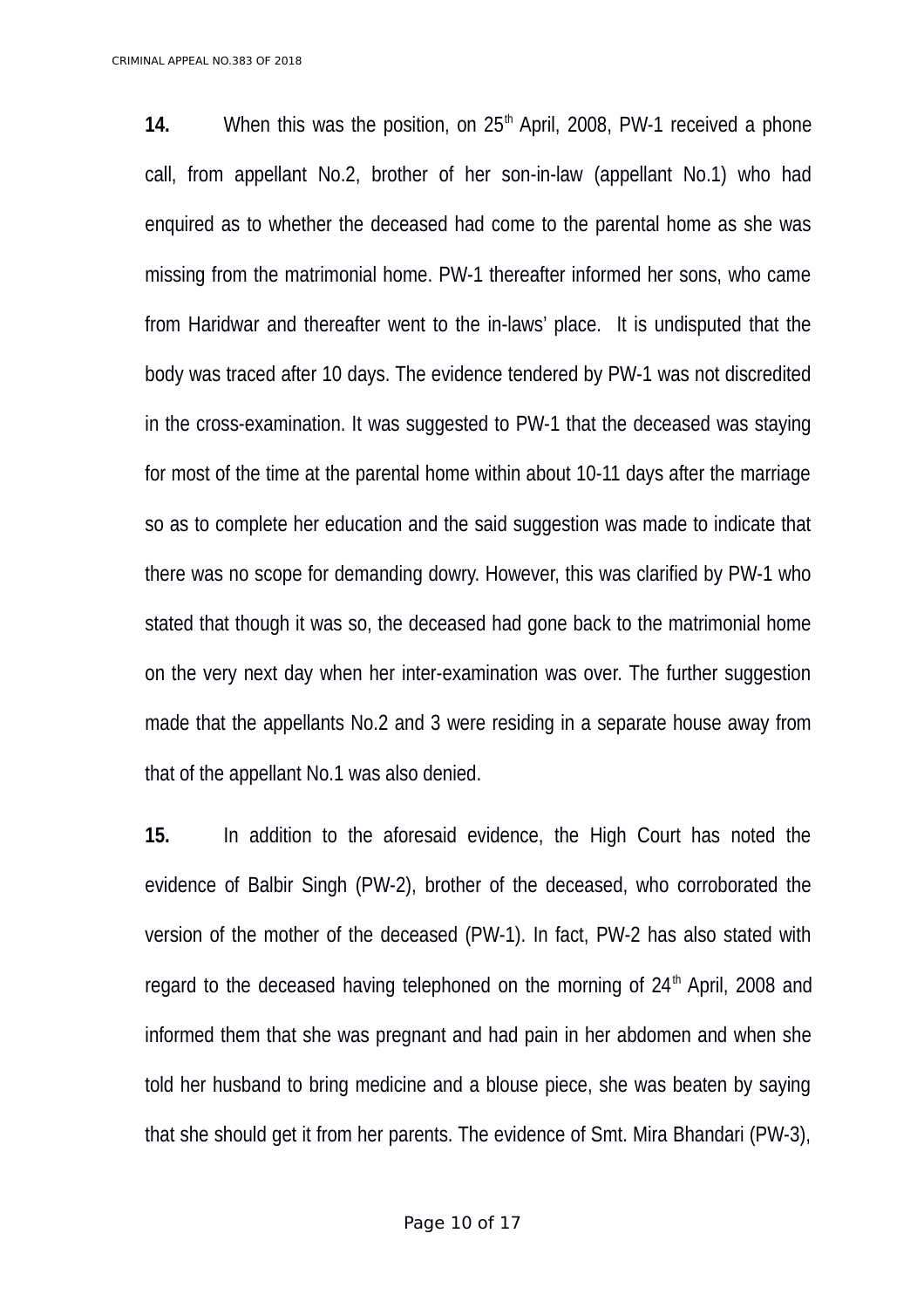sister-in-law of the deceased and Sh. Tajwar Singh (PW-4), brother of the deceased, was also taken note of by the High Court in reasonable detail wherein the sequence of the events as narrated by PW-1 and PW-2 stood corroborated by them. Further, Sh. Rishipal Singh (PW-5), and Sh. Rajendra Singh (PW-7), uncles of the deceased had also deposed with regard to the incident and that they were told about the dowry demand and harassment caused to the deceased. Sh. Vijaypal Singh (PW-8), the Pradhan of the village deposed that he was aware that the deceased had gone missing on  $24<sup>th</sup>$  April, 2008 and they were searching for her subsequently. He had also visited the spot from where the body had been recovered.

**16.** Though, it was contended on behalf of the appellants that the Patwari had been informed immediately, Sh. Jagdish Prasad Gairola (PW-9) who was the Patwari, stated that appellant No.1 had informed him on the telephone only on  $26<sup>th</sup>$ April, 2008, that his wife had gone missing, which he is stated to have entered in the G.D. The contention as put forth by learned counsel for the appellants regarding no delay in making the complaint as noted by the High Court, loses significance in the light of the other related aspects.

**17.** Though, the High Court has also referred to the evidence of the remaining witnesses produced by the prosecution, keeping in view the fact that the evidence as required for establishing the demand of dowry and harassment is to be noted from the evidence as taken note of hereinabove, it would be clear that even though the appellants have sought to urge that at the time of fixing the marriage, no dowry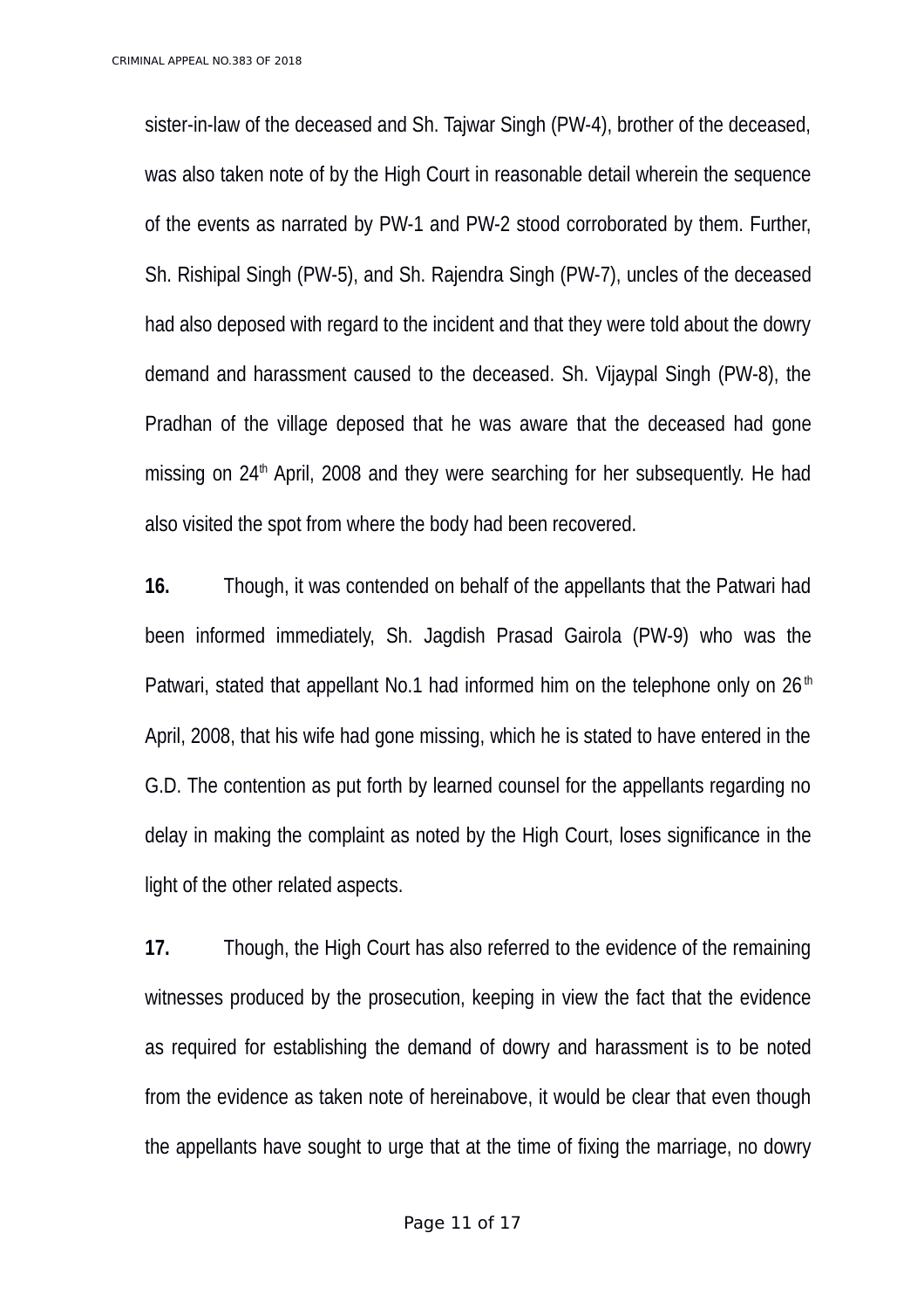was exchanged or demand placed and that the wedding expenses were also shared by both sides, the categorical oral testimony of PW-1 to PW-4 that remained unshaken would indicate that soon after the marriage, when the deceased for the first time came to her parental home, she had stated about the demand for dowry made on her and specified the demand, i.e., a sum of ₹2,00,000/- (Rupees Two lakhs) or to construct a house in Haridwar. Even though it has been contended on behalf of the appellant that the deceased was staying at her parental house to complete her studies, as per the version of PW-1 while accepting that position, she had asserted that about 10-11 days after the wedding, Sushila had gone to her parental home but soon after sitting for the intermediate examination, she had gone back to the matrimonial home. The fact however remains that she went missing from the matrimonial home and the body was recovered from the river in the vicinity of the matrimonial home. In that regard, apart from the testimony of the witnesses who deposed that the deceased had told them about the dowry demand and harassment during her first visit to the parental home, PW-1 referred to the incident that took place on  $10<sup>th</sup>$  April, 2008, when she herself had gone with her daughter to the inlaws' house to drop her and all of them had quarrelled with her on the aspect relating to dowry in the same terms, i.e., a demand of ₹2,00,000/- (Rupees Two lakhs) or for a house to be built in Haridwar. She had thereafter returned on  $11<sup>th</sup>$  April, 2008 which was about two weeks prior to the date on which the deceased had gone missing. Further, PW-1 has also stated that within 2-4 days from  $11<sup>th</sup>$  April, 2008, after she had returned, the deceased had made a phone call and was very disturbed since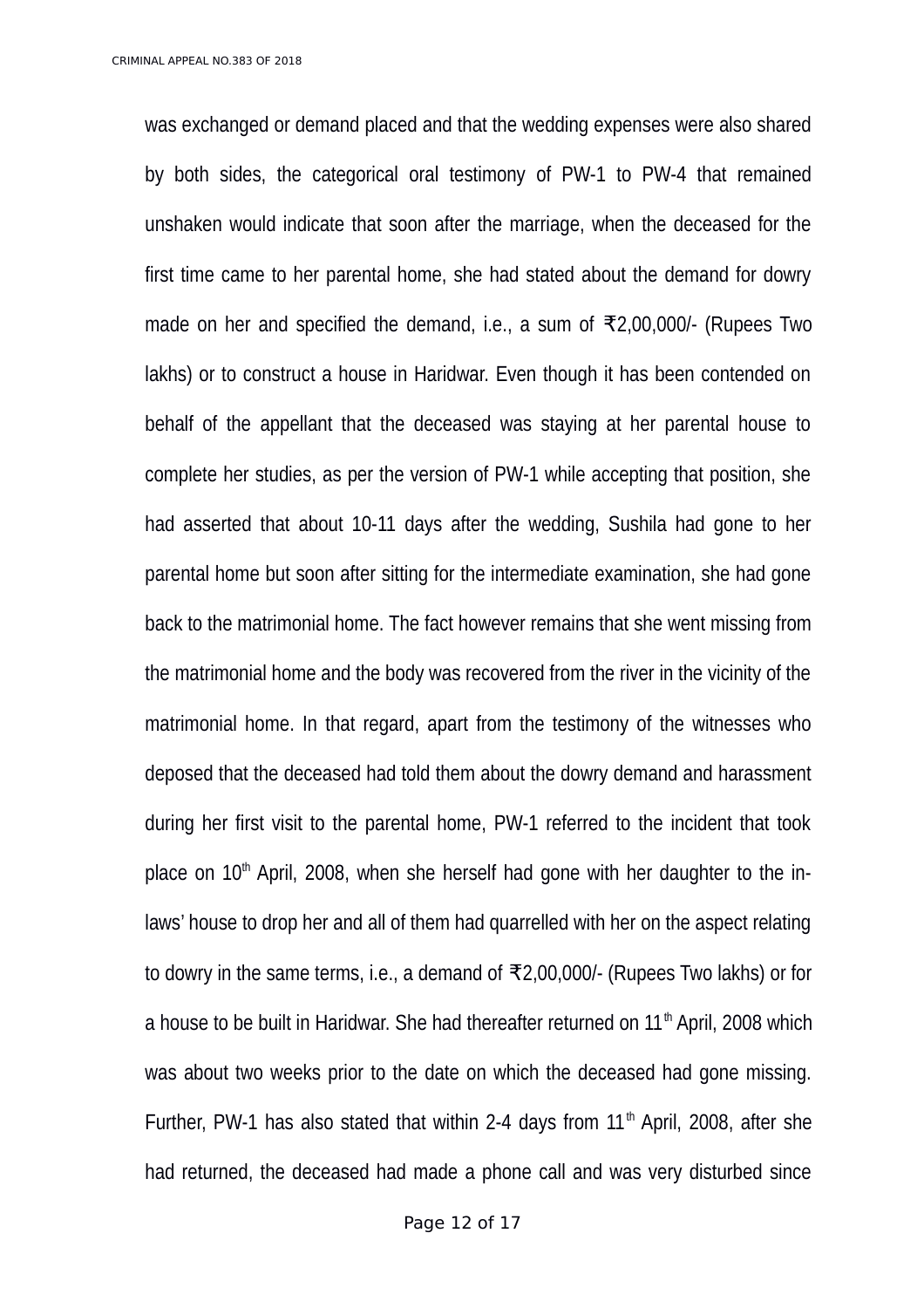she was being harassed badly and was being beaten. She had shared this with her brother-in-law, Sh. Rajendra Singh, who has been examined as PW-7. In addition, PW-2 also deposed with regard to the complaint made by the deceased over the phone in the morning of the fateful day, i.e.,  $24<sup>th</sup>$  April, 2008, about her husband treating her with cruelty when in her pregnant state, she had asked for medicine for the pain in her abdomen.

**18.** In the above background, even if in the evidence, Smt. Maya Devi (DW-3) who was the go-between for finalizing the marriage, had stated that there was no demand for dowry at that point in time, it is of no consequence since what is relevant is the demand which was made subsequent to the marriage and soon before the incident to which the said witness was in any event, not privy.

**19.** Further, the evidence of Sh. Rakesh Bisht (DW-1) to the effect that the appellant No.1 had opened a Bank account in the name of the deceased and was depositing ₹100/- (Rupees one hundred) every other day in the said account with effect from  $07<sup>th</sup>$  December, 2007, cannot alter the situation since that, in any event, cannot take away the specific nature of the dowry demand that was referred to by PW-1 to PW-4, as having been made by the appellant No.1. The evidence of Shri Prem Singh (DW-2) who stated that while he was travelling in a bus on  $24<sup>th</sup>$  May, 2008, he had noticed a girl wearing red clothes falling from the cliff, has rightly been held to be unreliable in as much as if such an incident had been noticed by him, admittedly the said witness did not take any further steps in that regard.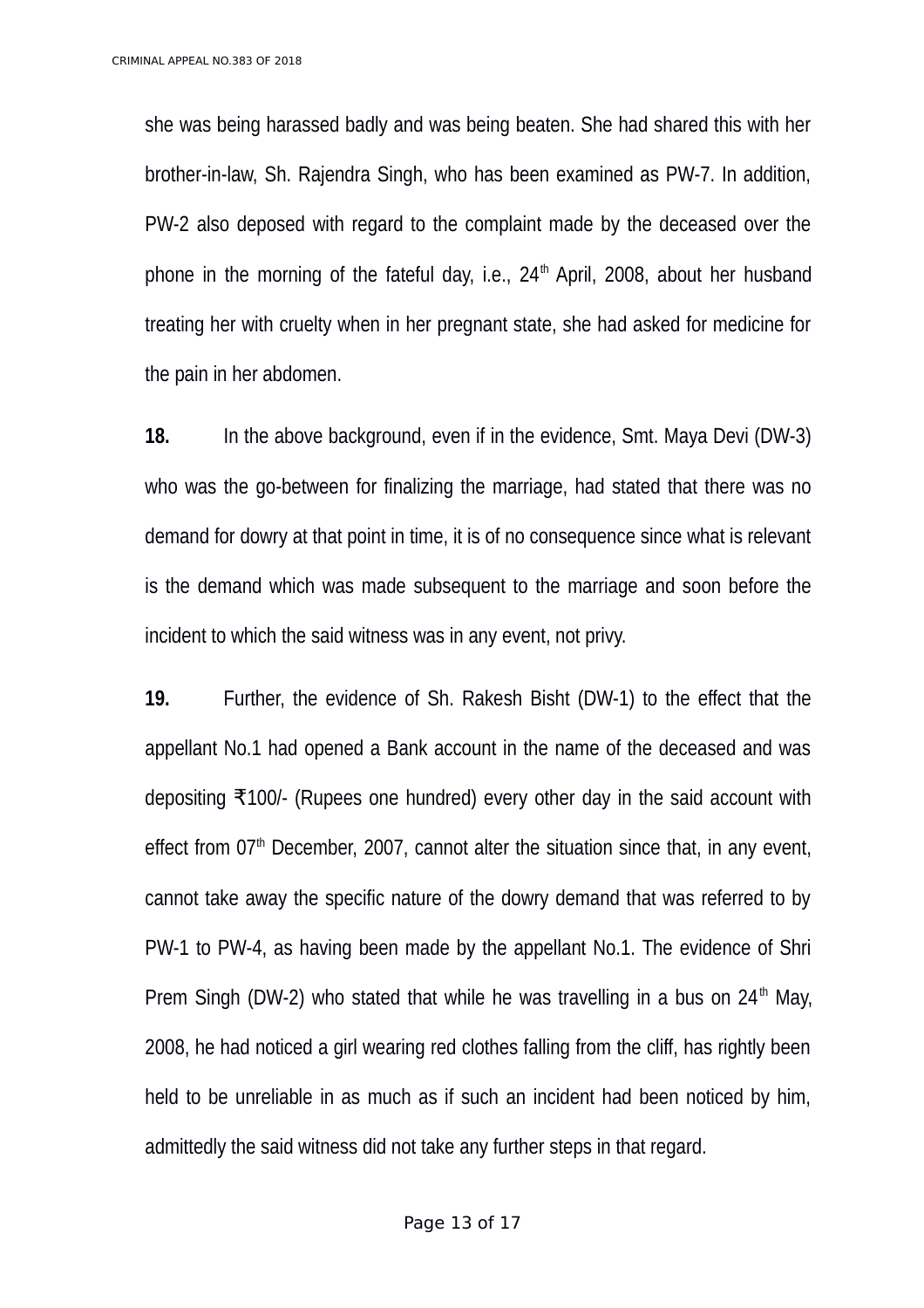**20.** A perusal of the impugned judgment would disclose that the High Court has appreciated the evidence in the correct perspective. Though the trial Court also referred to the very same evidence and the analysis commenced from para 27 of the judgment, it indicates that the observation made by the trial Court that there was no such evidence available on the file that the murder of the deceased, Sushila had been committed, will disclose that the trial court was appreciating the evidence from the prism of assessing the charge under Section 302 IPC, when the evidence on record ought to have been analyzed and appreciated keeping in mind the requirements of Section 304B and 498A IPC and the ingredients thereof.

**21.** In the above backdrop and keeping in view the fact that the deceased was residing at the matrimonial home and had gone missing in circumstances where all the ingredients of Section 304B stood satisfied, the evidence of Dr. Digvijay Singh (PW-10) becomes relevant. The nature of injuries found on the body of the deceased at the time of the post-mortem was adverted to and PW-10 has deposed that the death had occurred about a week earlier to the examination. He opined that death had occurred due to shock and blood flow from the injuries received before the death. The doctor was categorical that the cause of death was not from drowning as there was no water inside the lungs and abdomen. Though learned counsel for the appellants referred to this aspect to contend that the High Court has erred in not properly considering the same, in our opinion, when it is indicated that the deceased had suffered injuries before her death and there was loss of blood and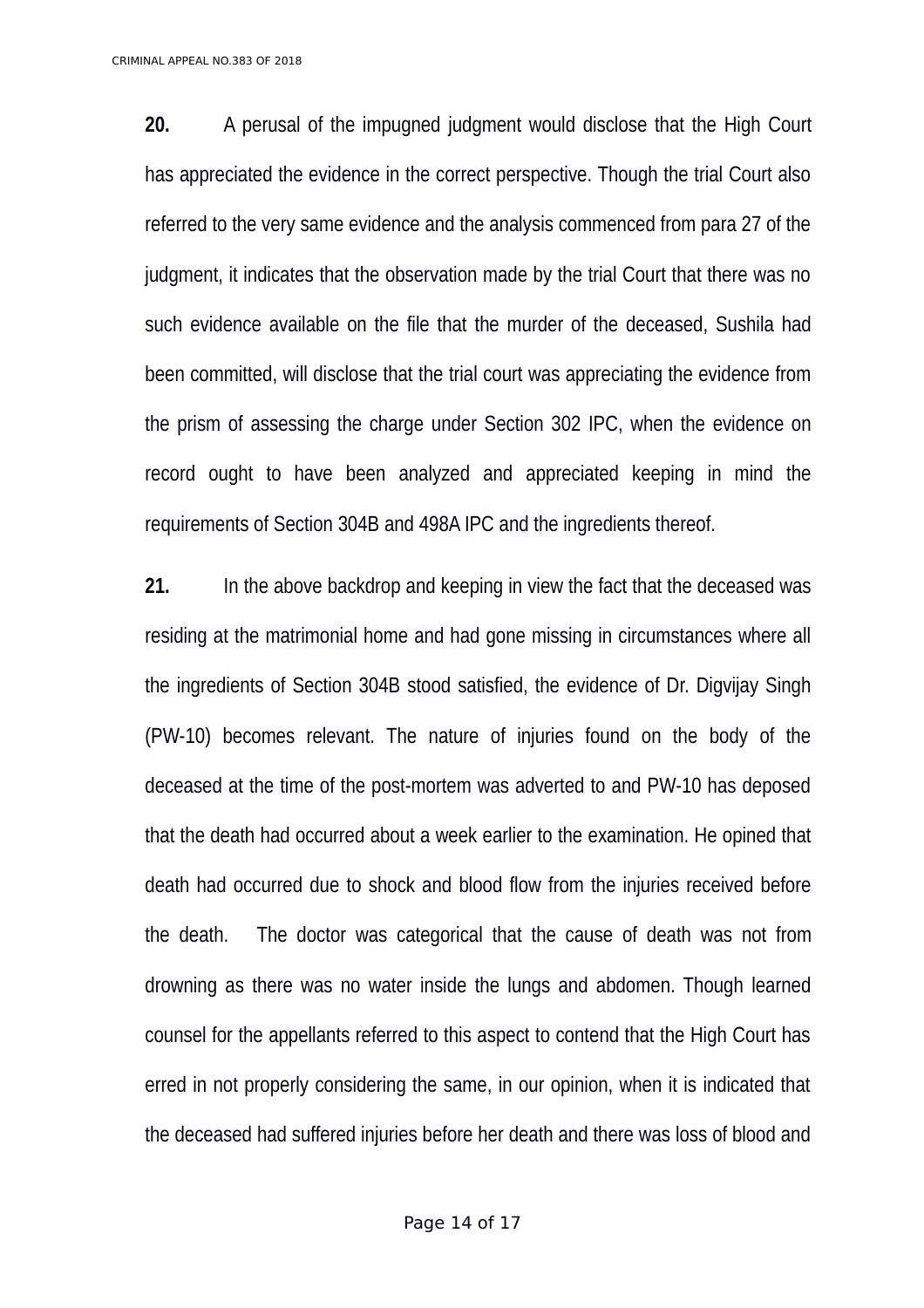also when it is medically indicated that the death was not caused due to drowning as there was no water in her lungs and abdomen, the natural corollary and a fair conclusion would be that the said death had occurred even before falling into the river, which would rule out any accidental fall, as sought to be claimed by the appellants. In fact, this would only increase the burden cast upon the appellants to explain the situation.

**22.** Though, the appellants have attempted to set up a story that the deceased had gone to hills to cut grass, as rightly noted by the High Court, she could not have gone alone. Be that as it may, except for a bald statement, the appellants have not brought any material on record to demonstrate that it was a normal practice for the deceased to go to the hills for cutting grass more so in circumstances where she was less than six months at her matrimonial home, pregnant and also during that very period, she had been going to her parental house for continuing her education, as has been contended by the appellants themselves. Therefore, in such a situation, we have no hesitation in observing that the appellants have miserably failed to rebut the presumption drawn against them under Section 113B of the Evidence Act, in a matter relating to an offence under Section 304B of IPC.

**23.** Having arrived at the above conclusion, the issue before us is as to whether in the facts and circumstances of the instant case, the appellants No.2 and 3 should also be held equally guilty as the appellant No.1. It is no doubt true that the evidence of PW-1 indicates that the deceased had informed her that the husband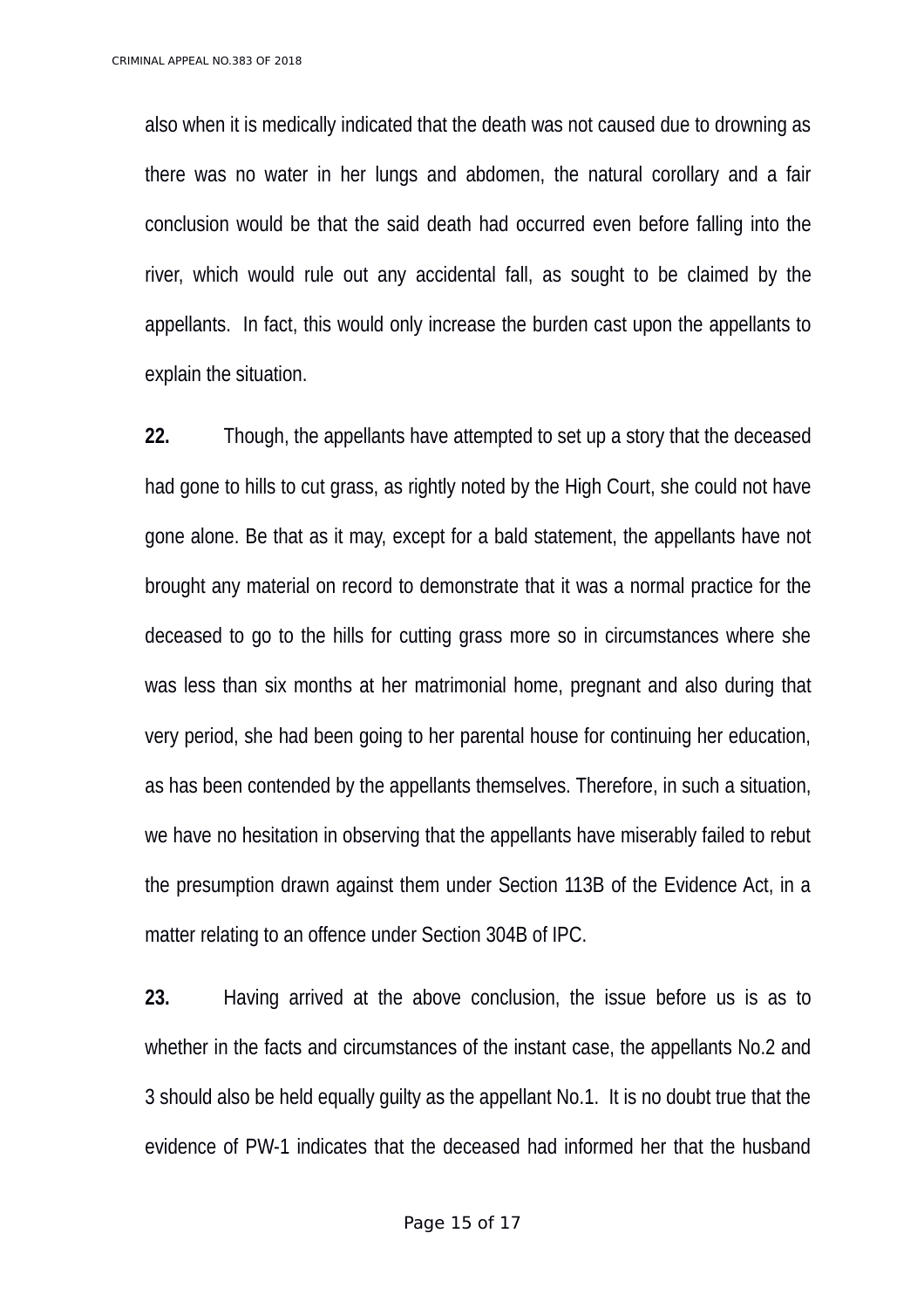and the in-laws had been harassing her and when PW-1 had gone to drop her daughter back to the matrimonial home on  $10<sup>th</sup>$  April, 2008, the in-laws had raised a dowry demand. However, what has also been brought on record is that the appellants No.2 and 3 were residing separately, in a different house. In the crossexamination of PW-1, a suggestion was made to her about the distance between the two houses. Further, fact remains that the trial Court also referred to this aspect in para 31 of the judgment where learned counsel for the defence had brought to the notice of the Court that there were two ration cards and the ration card of the appellants No.2 and 3 is separate from that of the appellant No.1 which mentions his name and that of the deceased. That apart, the nature of the demand made was for a lumpsum amount of ₹2,00,000/- (Rupees Two lakhs) or for constructing a house in Haridwar, either of which was essentially for the benefit of the appellant No.1. Therefore, there is no specific role with regard to the demand of dowry and nor has any specific instance of cruelty and harassment been ascribed to the appellants No.2 and 3 except for the general assertion. Moreover, in a circumstance where the charge was also under Section 120B IPC, there is no specific evidence led by the prosecution relating to the conspiracy allegedly hatched by the appellants. In the aforesaid circumstances, we are of the opinion that the appellants No.2 and 3 deserve to be given the benefit of doubt and their conviction would not be justified.

**24.** In the above backdrop, the conviction and sentence handed down by the High Court to the appellant No.1 (husband of the deceased) is upheld. However,